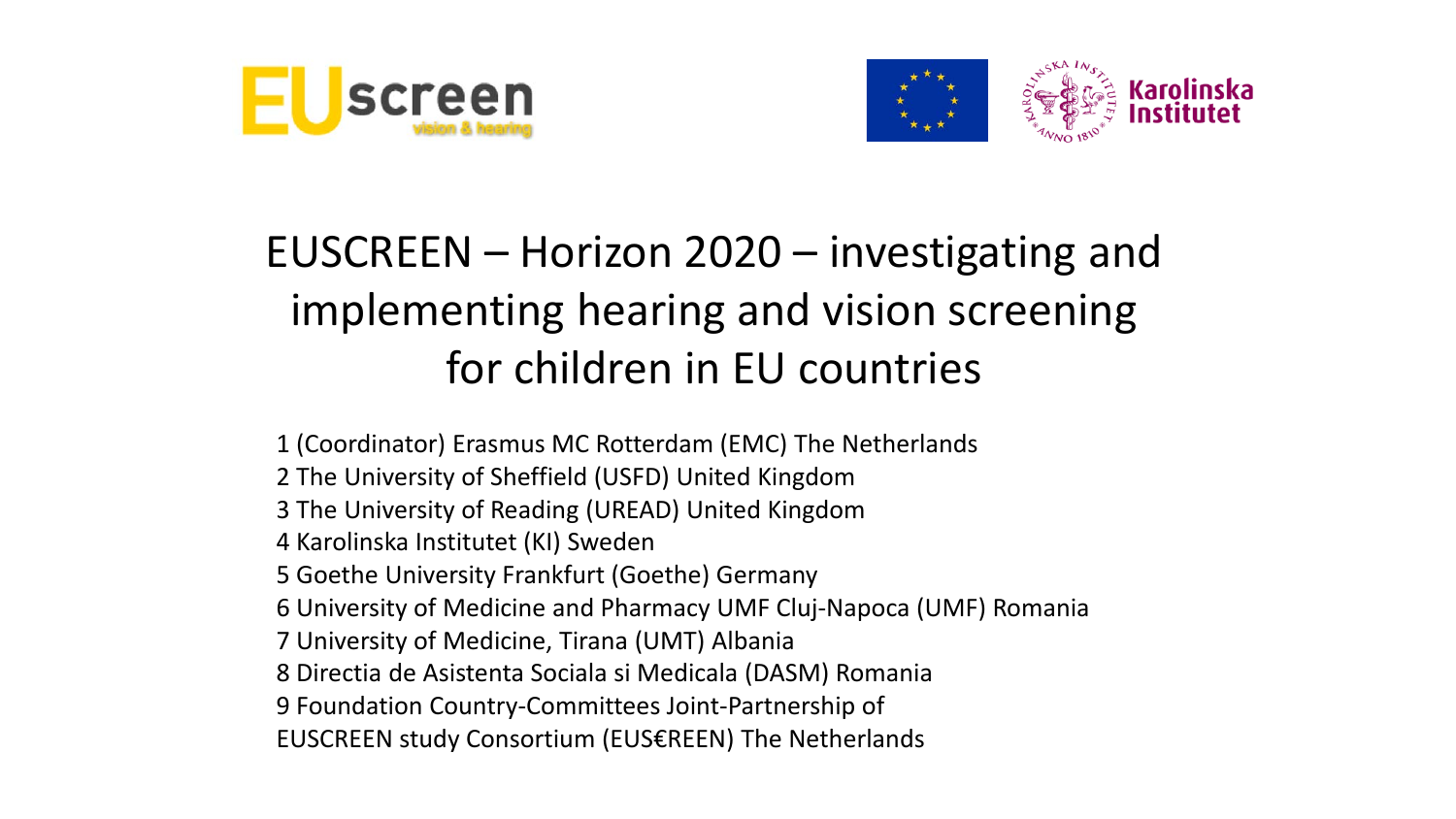



#### EUSCREEN - hearing screening programmes for children in Europe

A. Bussé<sup>1</sup>, A. Mackey<sup>2</sup>, A. Goedegebure<sup>1</sup>, H. Hoeve<sup>1</sup>, G. Simonsz<sup>1</sup> for the EUS€REEN Foundation\* & I. Uhlén2

\*The EUS€REEN foundation consists of the Country Representatives of the 41 countries in Europe *1 Erasmus MC Rotterdam, Rotterdam, Netherlands 2Department of Clinical intervention and Technology (CLINTEC), Karolinska Institutet*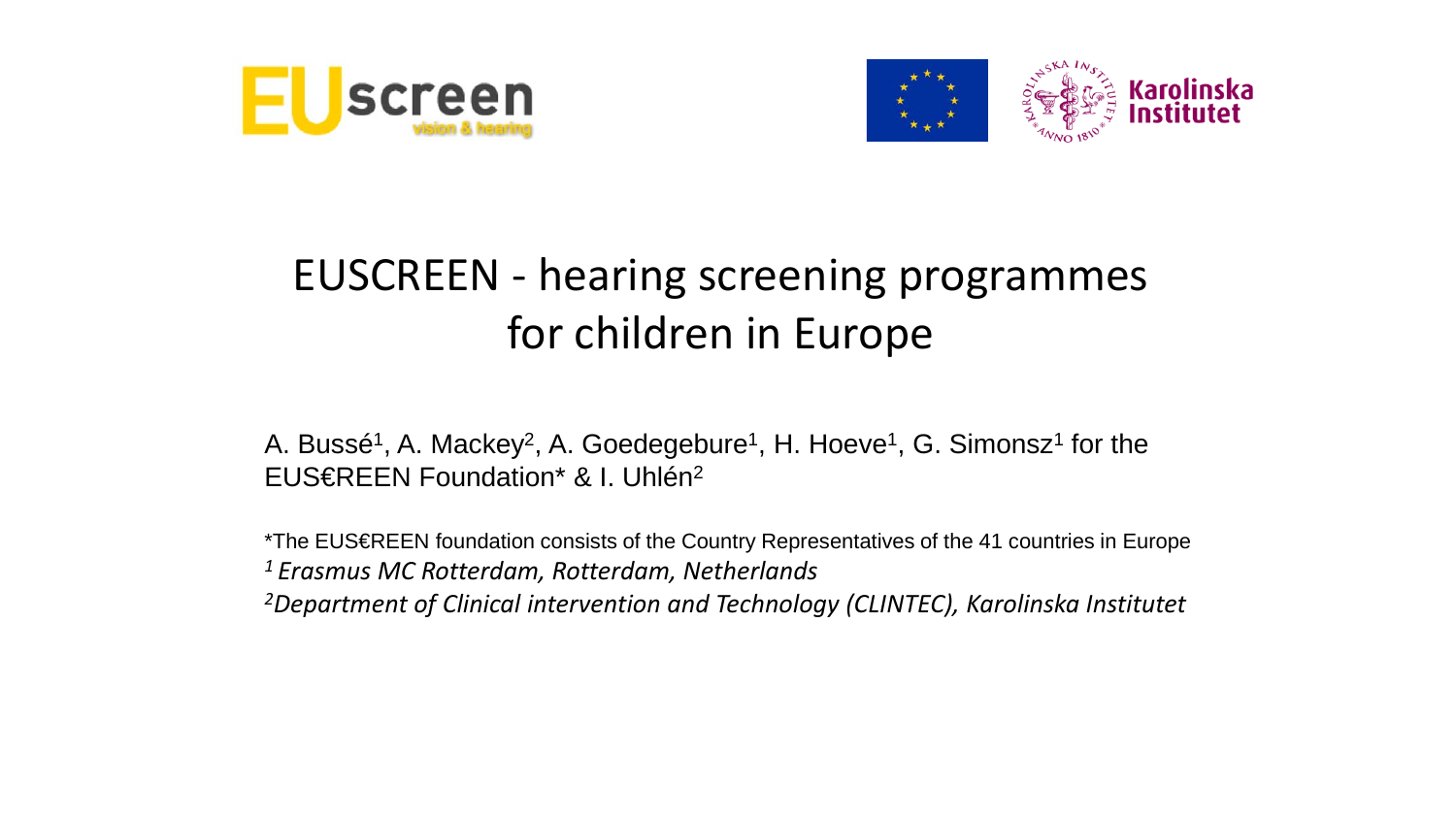



#### **Presentations**

- Hearing screening in a health economy perspective. *I Uhlén*
- Target conditions for hearing screening programmes across Europe. *A.M.L.Bussé*
- •
- Is hearing screening effective? Quality assurance and outcome measures. *A.R. Mackey*
- How does the screening device influence pass/referal rates and the reported prevalence? *A. Goedegebure*
- Discussion and questions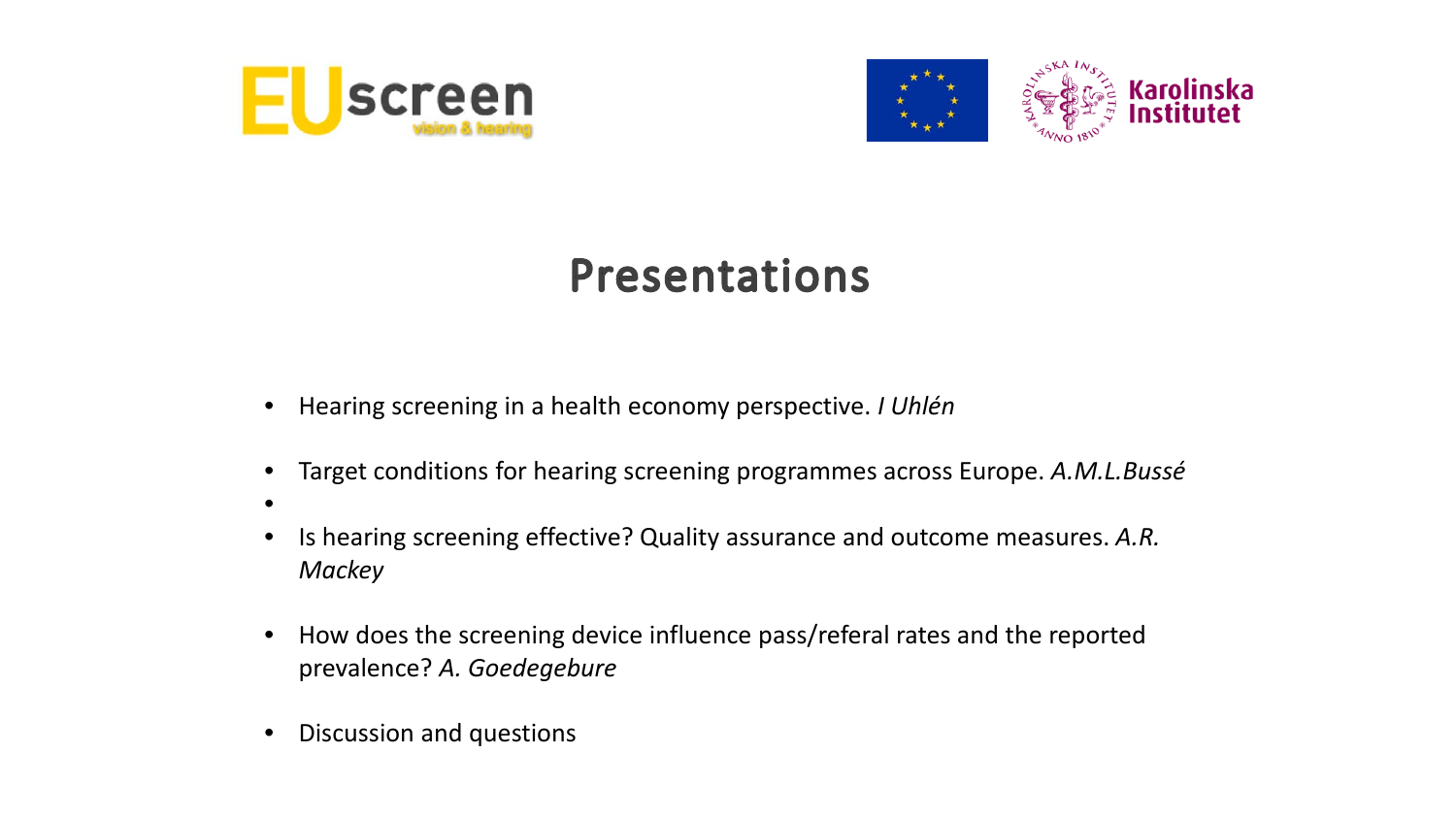# Hearing screening in a health economy perspective



By Bogdan at English Wikipedia - Transferred from en.wikipedia to Commons., Public Domain, https://commons.wikimedia.org/w/index.php?curid=5983187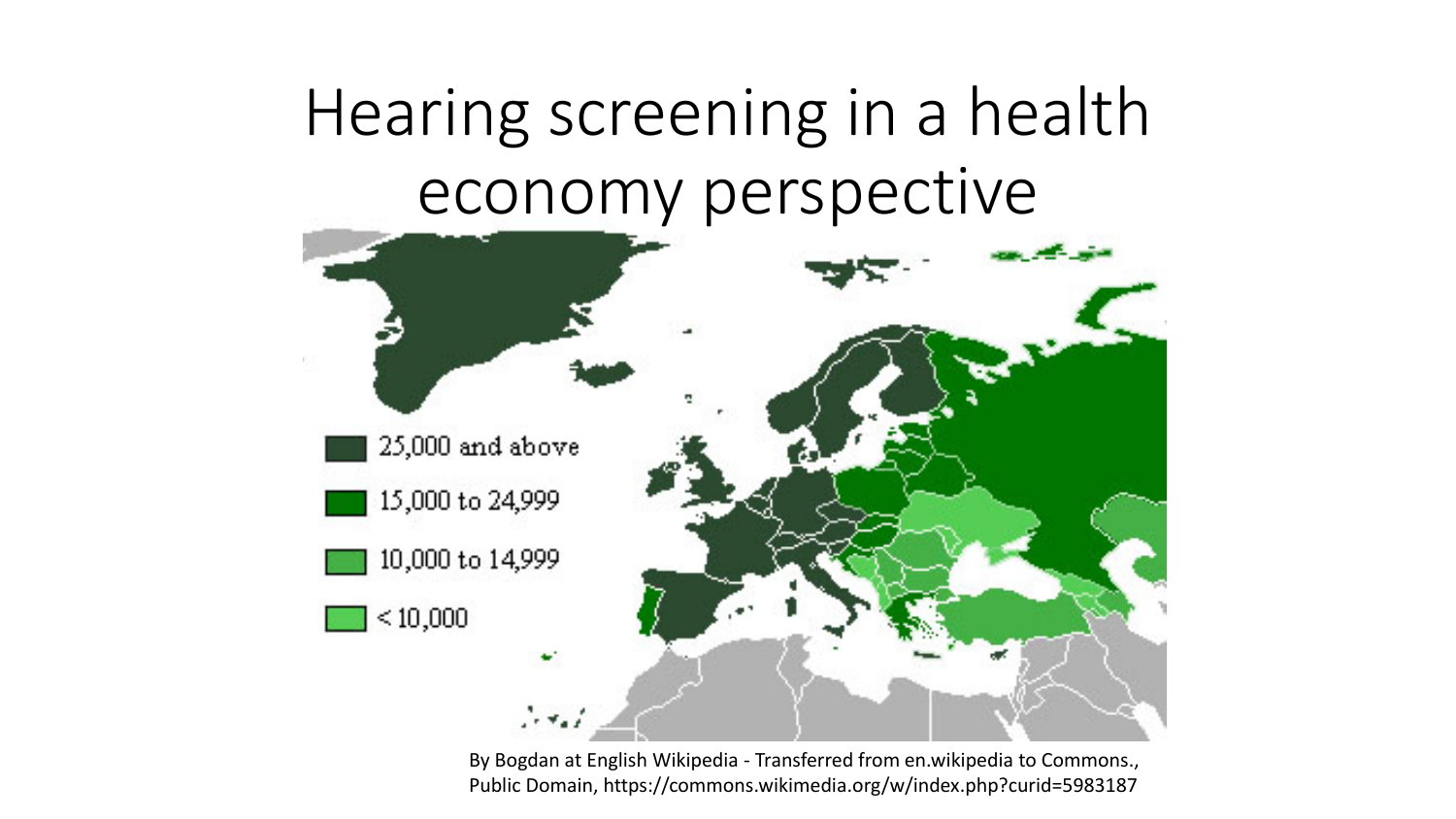## New country classifications by income level: 2018-2019

| <b>Threshold</b>    | <b>GNI/Capita (current US\$)</b> |
|---------------------|----------------------------------|
| Low-income          |                                  |
| Lower-middle income | $996 - 3,895$                    |
| Upper-middle income | $3,896 - 12,055$                 |
| High-income         | > 12,055                         |

Parameters such as income growth, inflation, exchange rates, and population change, influence GNI per capita.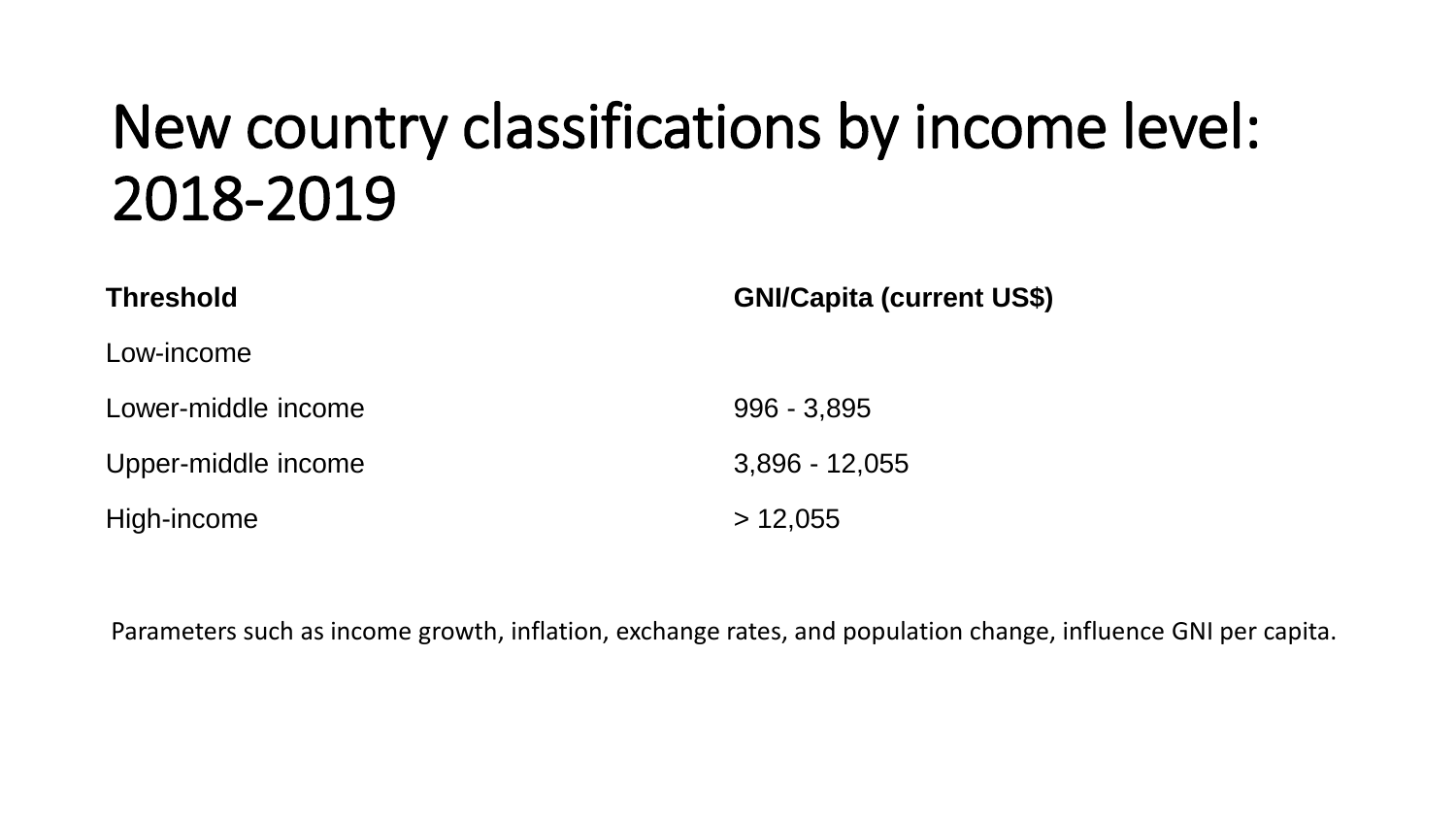## Economic inequality across all EU countries

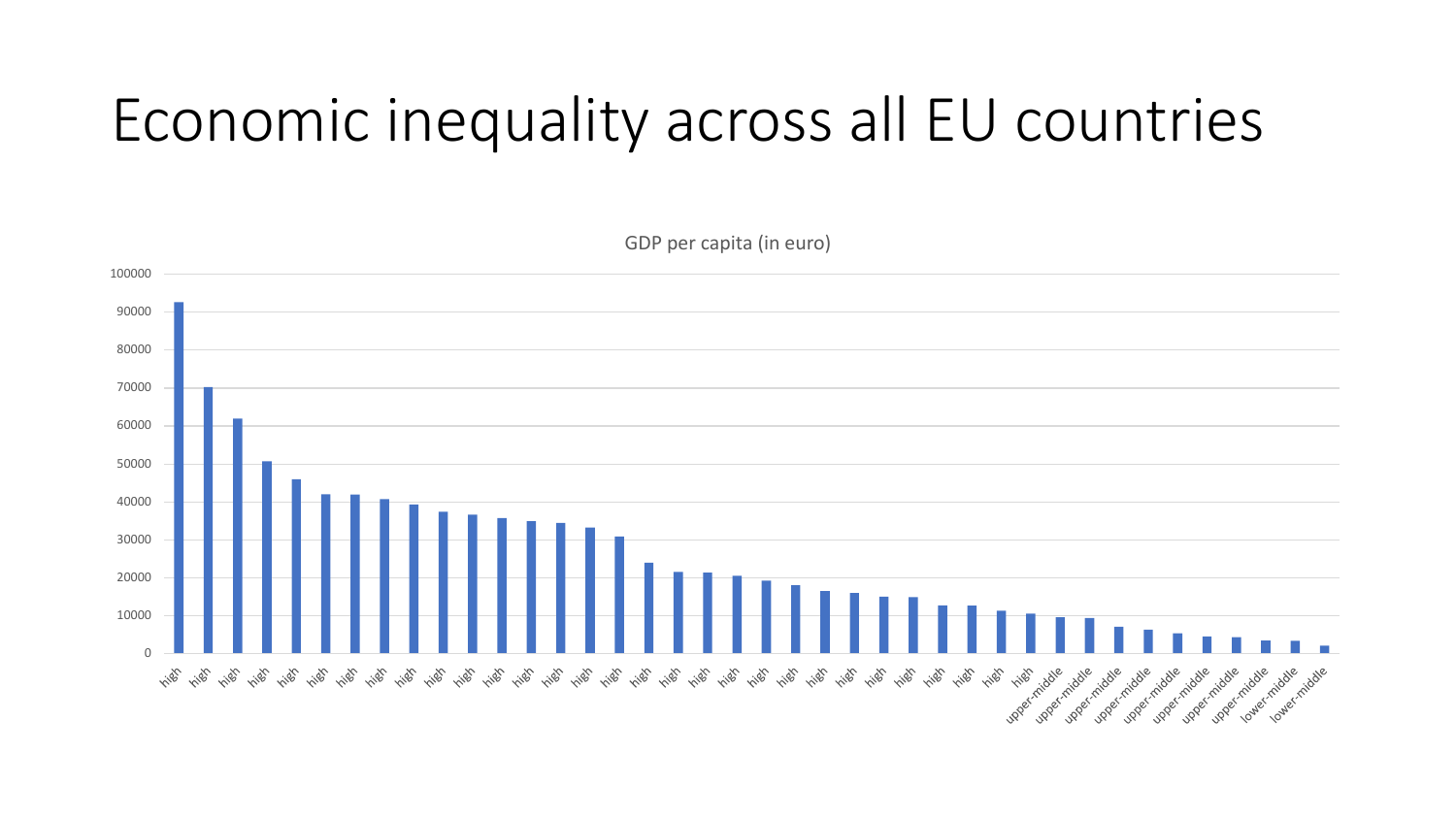## Health expenditure per capita (in €)



Health expenditure per capita (in euro)

GDP per capita in Euro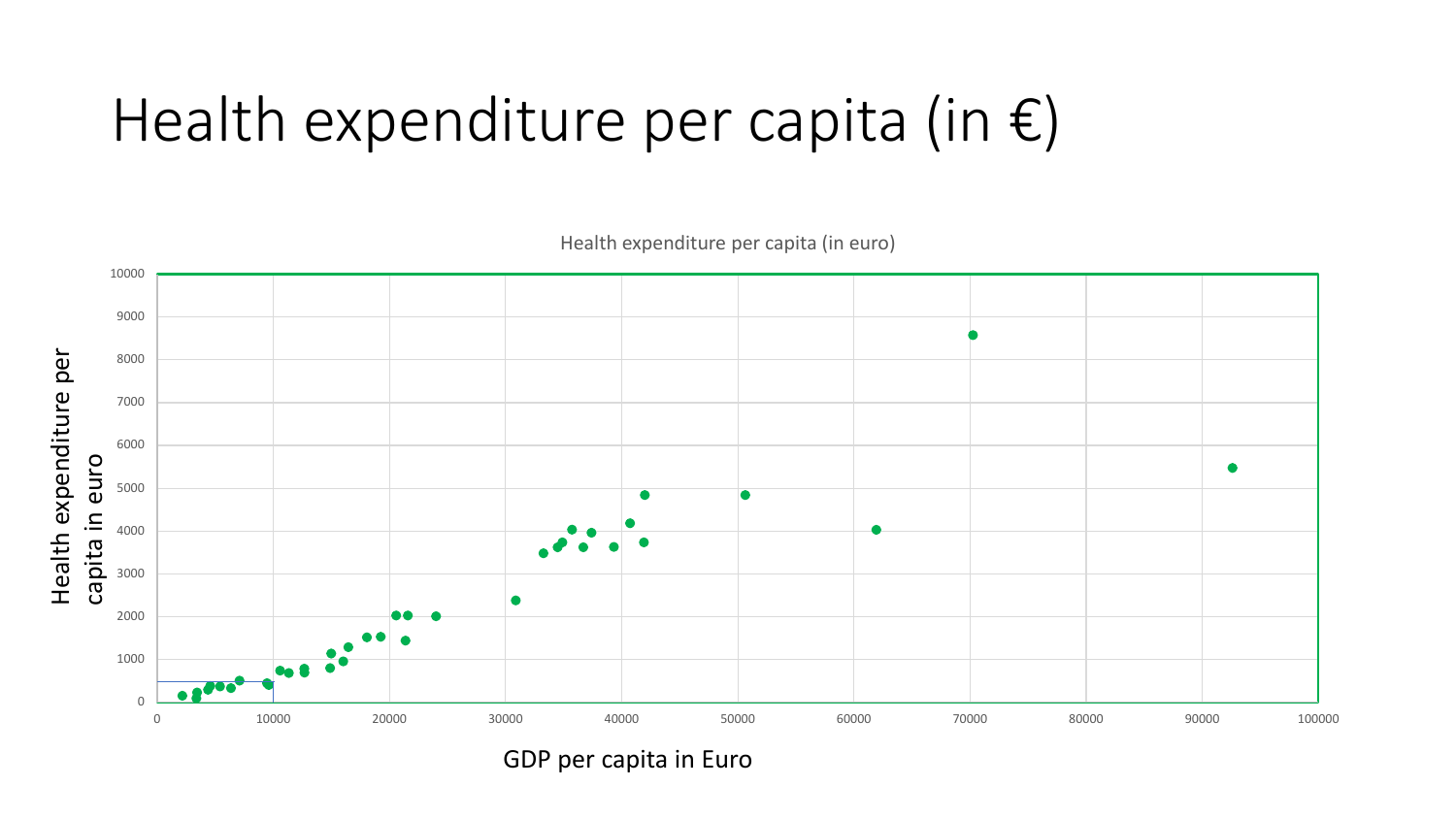

GDP per capita in Euro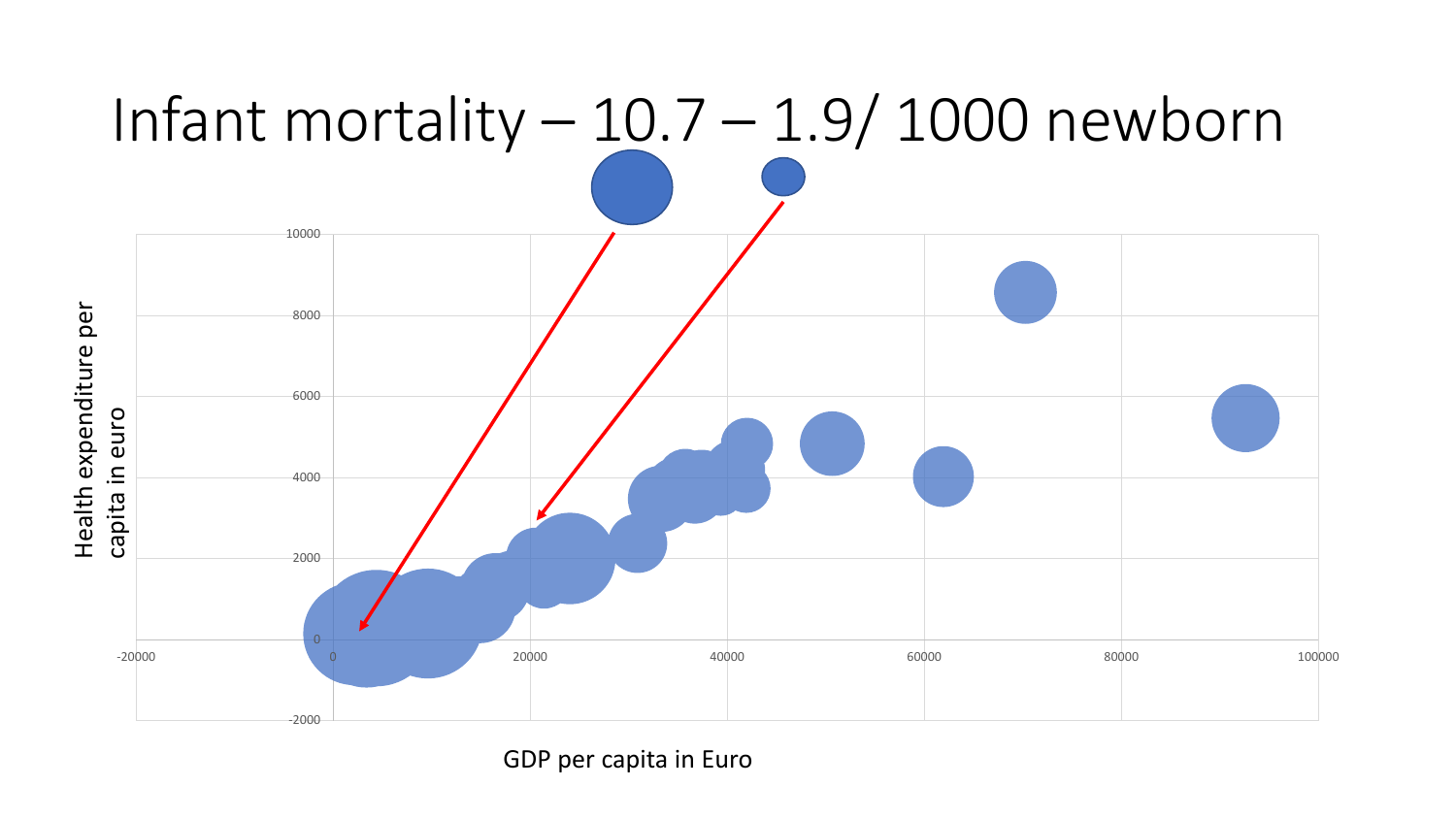### Infant mortality and health expenditure



Health expenditure per capita (in euro)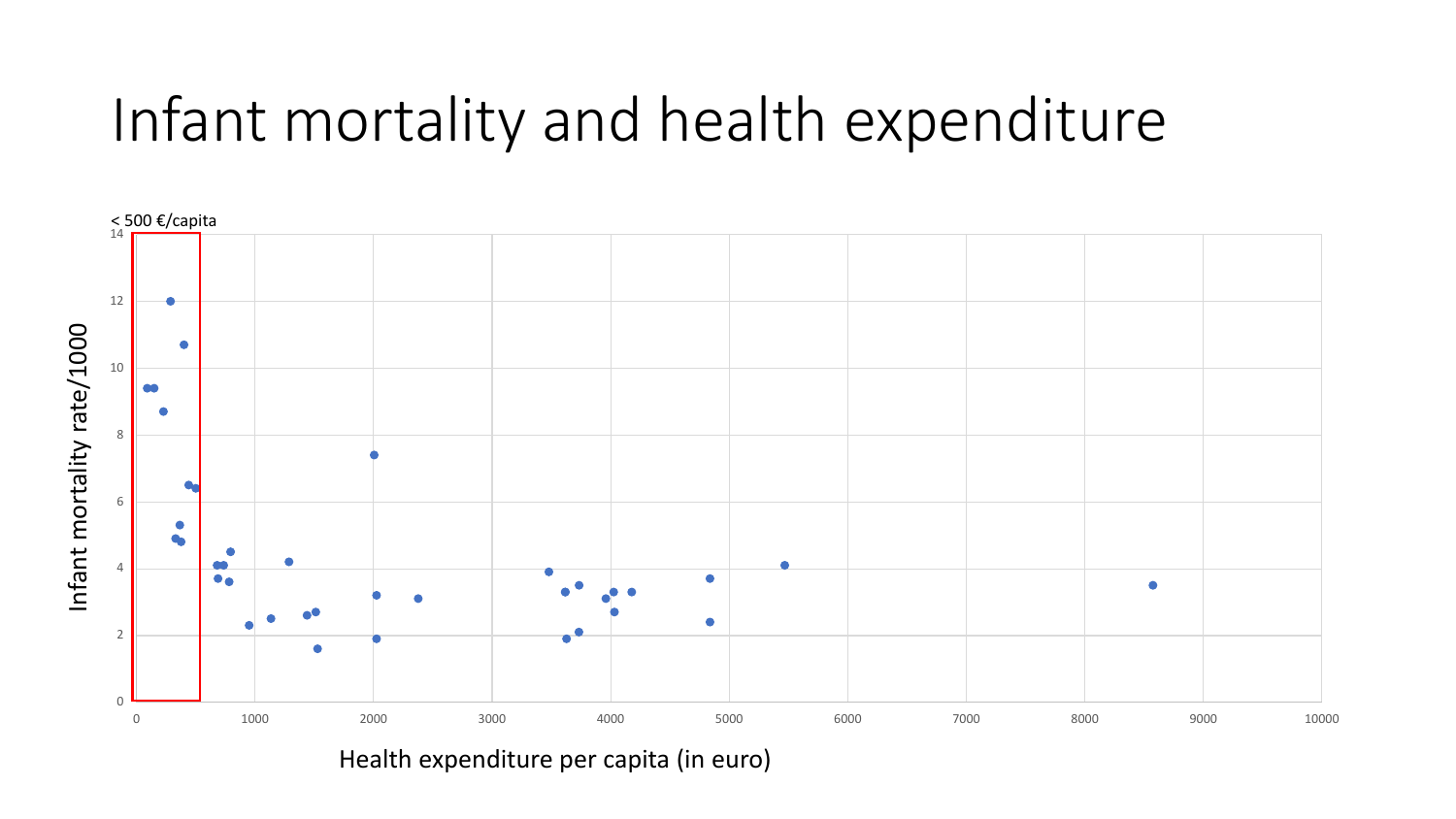#### NHS – regional, locally or not implemented



Health expenditure per capita (in euro)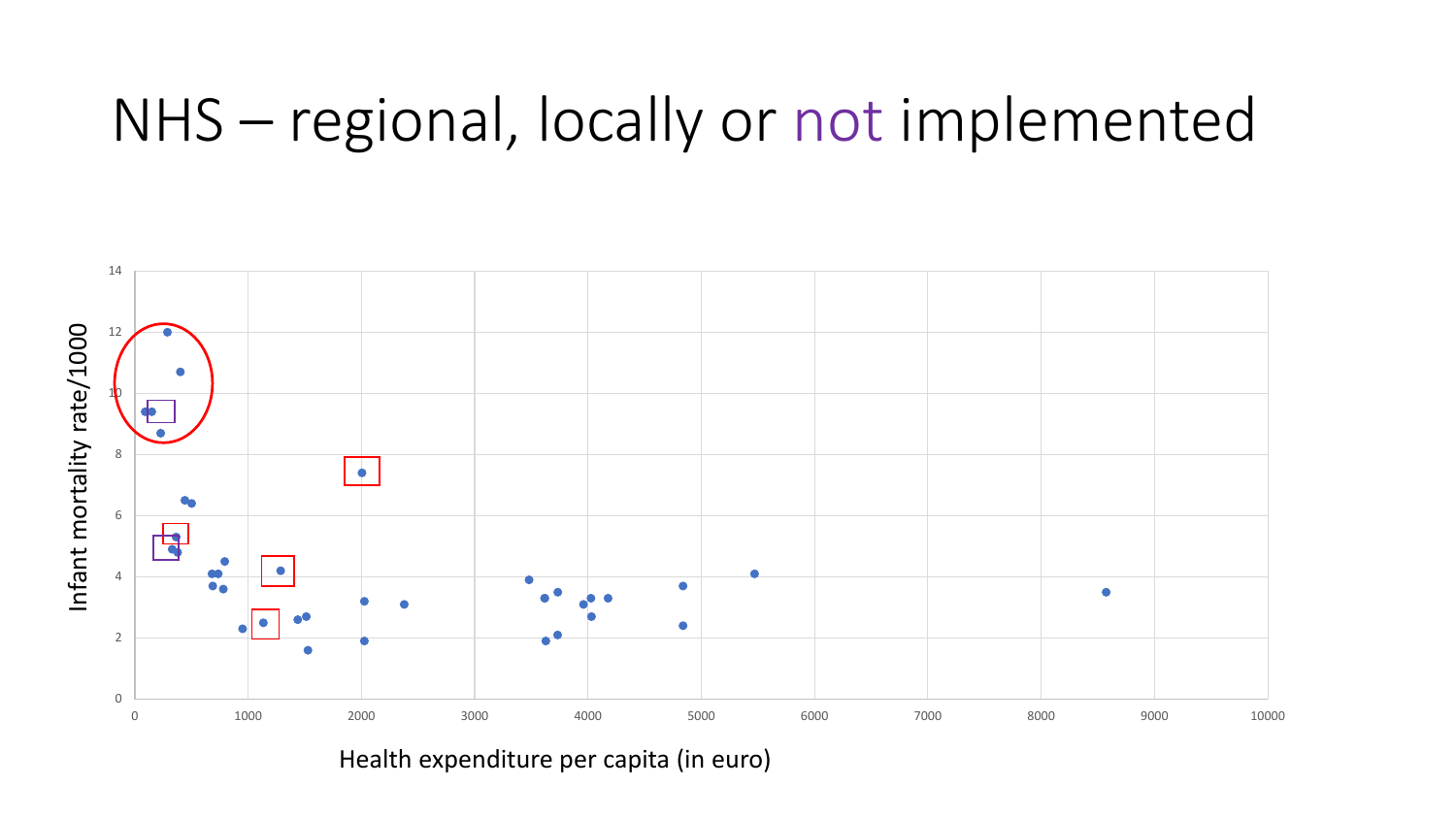#### NHS embedded in child health care program



Health expenditure per capita (in euro)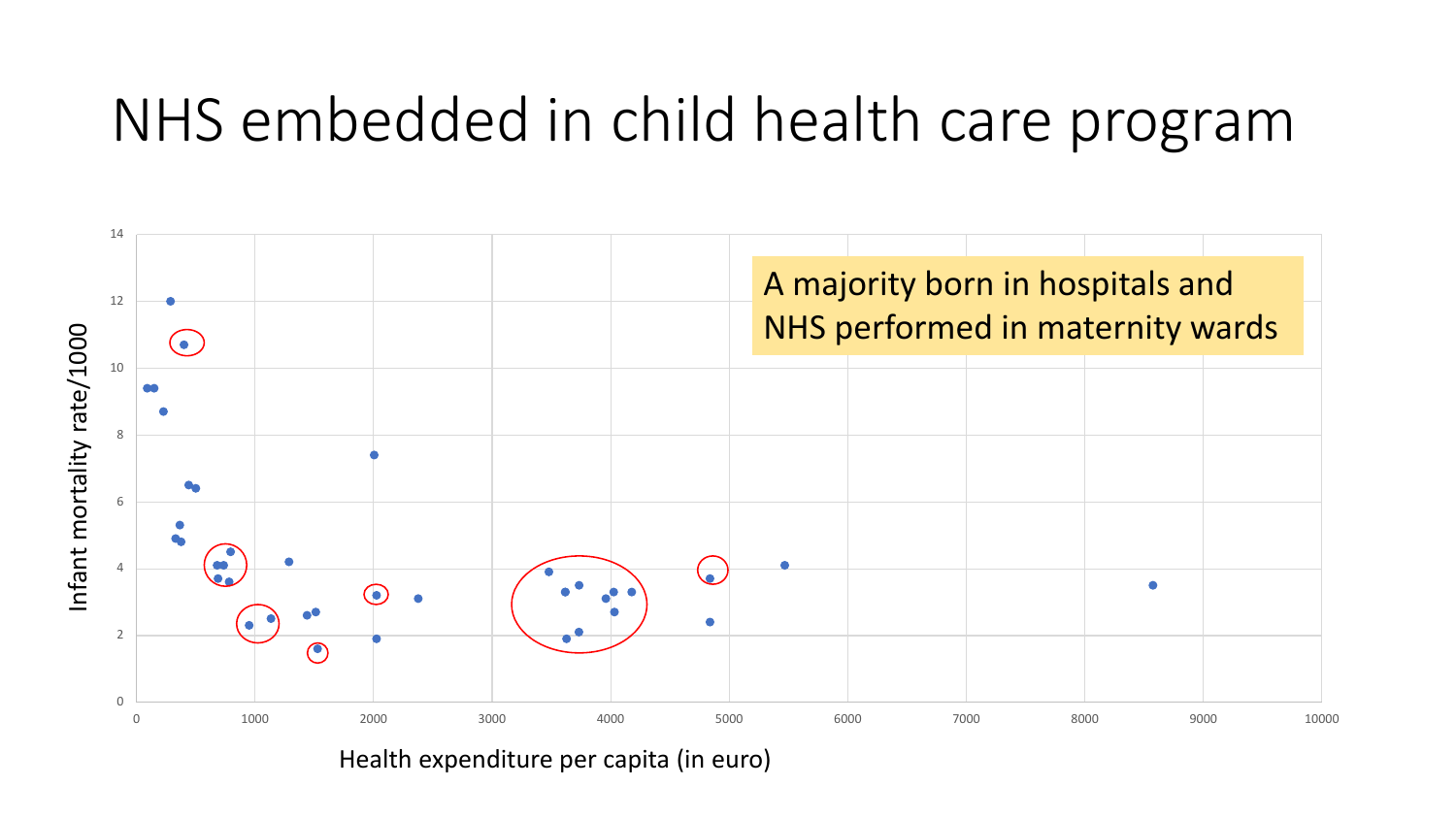## Preschool hearing screening across EU